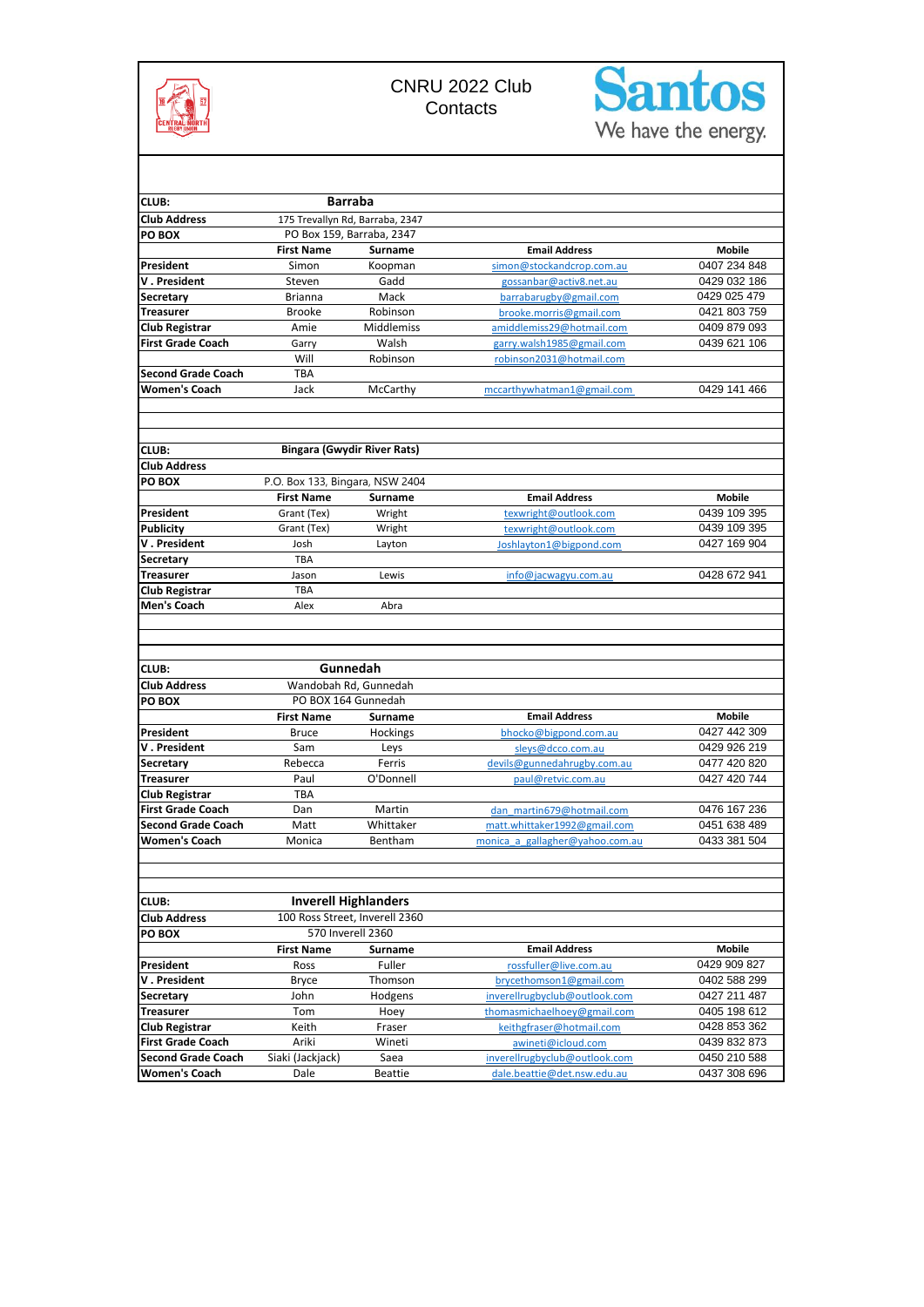| CLUB:                      | <b>Moree</b>                  |                                       |                                     |                              |  |  |
|----------------------------|-------------------------------|---------------------------------------|-------------------------------------|------------------------------|--|--|
| <b>Club Address</b>        |                               |                                       |                                     |                              |  |  |
| PO BOX                     | PO Box 694. Moree NSW 2400    |                                       |                                     |                              |  |  |
|                            |                               |                                       |                                     |                              |  |  |
|                            | <b>First Name</b>             | Surname                               | <b>Email Address</b>                | Mobile                       |  |  |
| President                  | David                         | Watts                                 | david@farmershelp.com.au            | 0429 036 433                 |  |  |
| V. President               | lain                          | McLellan                              | mclennanl@mcgregorgourlay.com.au    | 0428 901 011                 |  |  |
| Secretary                  | Michael                       | Slater                                | slaterm@mgas.com.au                 | 0429 814 894                 |  |  |
| <b>Treasurer</b>           | Michael                       | Slater                                | slaterm@mgas.com.au                 | 0429 814 894                 |  |  |
| Club Registrar             | Vicki                         | Onus                                  | vickionus@westnet.com.au            | 0428 287 829                 |  |  |
| <b>First Grade Coach</b>   | Jack                          | <b>Travers</b>                        | jack@directlivestock.com.au         | 0418 783 977                 |  |  |
| <b>Second Grade Coach</b>  | Calum                         | Drysdale                              | drysdalec@mcgregorgourlay.com.au    | 0472 875 932                 |  |  |
| Women's Coach              |                               |                                       |                                     |                              |  |  |
|                            |                               |                                       |                                     |                              |  |  |
|                            |                               |                                       |                                     |                              |  |  |
|                            |                               |                                       |                                     |                              |  |  |
| CLUB:                      |                               |                                       |                                     |                              |  |  |
|                            | <b>Narrabri Blue Boars</b>    |                                       |                                     |                              |  |  |
| <b>Club Address</b>        | Dangar Park Narrabri NSW 2390 |                                       |                                     |                              |  |  |
| PO BOX                     | PO Box 288 Narrabri NSW 2390  |                                       |                                     |                              |  |  |
|                            | <b>First Name</b>             | <b>Surname</b>                        | <b>Email Address</b>                | <b>Mobile</b>                |  |  |
| President                  | Mick                          | Coffey                                | macoffey1978@gmail.com              | 0407 616 828                 |  |  |
| V. President               | Tim                           | Whan                                  | twhan@rainag.com.au                 | 0448 444 015                 |  |  |
| Secretary                  | Amanda                        | Fowler                                | narrabrirugby@nsw.chariot.net.au    | 0427 255 854                 |  |  |
| <b>Assistant Secretary</b> | Daniel                        | Kahl                                  | daniel kahl@hotmail.com             | 0427 560 516                 |  |  |
| <b>Treasurer</b>           | Peter                         | Rozendaal                             | peterrozendaal@cgs.com.au           | 0488 106 924                 |  |  |
| <b>Club Captain</b>        | Toby                          | Keys                                  | tobykeys98@gmail.com                | 0476 181 860                 |  |  |
| Club Registrar             | Mick                          | Coffey                                | macoffey1978@gmail.com              | 0407 616 828                 |  |  |
| <b>First Grade Coach</b>   | Jake                          | Packer                                | jake@platformco.co                  | 0475 353 024                 |  |  |
| <b>First Grade Coach</b>   |                               |                                       |                                     |                              |  |  |
| <b>First Grade Manager</b> | Steve                         | Parish                                |                                     | 0428 668 737                 |  |  |
| <b>Second Grade Coach</b>  | Clayton                       | Pursche                               | claytonpursche@hotmail.com          | 0423 459 569                 |  |  |
| <b>Third Grade Coach</b>   | Ben                           | Watson                                |                                     | 0428 304 327                 |  |  |
| 21's Coach                 | TBA                           |                                       |                                     |                              |  |  |
| <b>Women's Coach</b>       | Peta                          | Cox                                   |                                     | 0490 367 210                 |  |  |
| <b>Women's Coach</b>       | Kate                          | Brown                                 | peta.cox@live.com.au                | 0448 822 106                 |  |  |
| <b>Women's Coach</b>       |                               |                                       | katelbrown1990@gmail.com            |                              |  |  |
|                            | Will<br>Alex                  | Guest                                 | Will@candw.com.au                   | 0437 083 521<br>0487 101 194 |  |  |
| <b>Women's Manager</b>     |                               | Reed                                  | alexreed@live.com.au                |                              |  |  |
| CLUB:                      | <b>Pirates Rugby</b>          |                                       |                                     |                              |  |  |
|                            |                               |                                       |                                     |                              |  |  |
| <b>Club Address</b>        | 16C Kent Street Tamworth      |                                       |                                     |                              |  |  |
| PO BOX                     | PO Box 52 Tamworth NSW 2340   |                                       |                                     |                              |  |  |
|                            | <b>First Name</b>             | <b>Surname</b>                        | <b>Email Address</b>                | <b>Mobile</b>                |  |  |
| President                  | Mark                          | Gallienne                             | rugbycomment@hotmail.com            | 0429 658 766                 |  |  |
| Secretary                  | Daryl                         | <b>Bath</b>                           | piratesrugby8@gmail.com             | 0407 457 964                 |  |  |
| Treasurer                  | Allison                       | Faulkner                              | treasurer.tamworthpirates@gmail.com | 0427 120 406                 |  |  |
| Assist. Treasurer          | 1 im                          | Elliott                               | timelliott26@gmail.com              | 0407 520 572                 |  |  |
| Public Officer             | Pat                           | Saunders                              | glorsaunders@hotmail.com            | 0402 349 090                 |  |  |
| Club Registrar             | Tim                           | Elliott                               | timelliott26@gmail.com              | 0407 520 572                 |  |  |
| First Grade Coach          | Michael                       | Squires                               | michaelsquires@thepub.com.au        | 0400 981 788                 |  |  |
|                            | Douglas                       | <b>Biffin</b>                         | doug@rjohalloran.net.au             | 0409 659 510                 |  |  |
|                            | Evan                          | Kellow                                | evan.kellow@westrac.com.au          | 0428 931 236                 |  |  |
|                            | Jake                          | Douglas                               | Hello@jakedouglas.com.au            | 0427 775 664                 |  |  |
| <b>First Grade Manager</b> | Jeremy                        | Maslen                                | jemboy.jm21@gmail.com               | 0412 627 558                 |  |  |
| <b>Second Grade Coach</b>  | Joseph                        | Stolker                               | joseph@brokerbros.com.au            | 0455 556 171                 |  |  |
| Second Grade Coach         | Sam                           | Collins                               | samuel.collins7@bigpond.com         | 0411 739 201                 |  |  |
| Women's Coach              | Miah                          | O'Sullivan                            | miahosullivan7@gmail.com            | 0439 381 122                 |  |  |
| Women's Coach              | Anthony                       | Barbara                               | anthonybarbara87@gmail.com          | 0438 298 679                 |  |  |
|                            |                               |                                       |                                     |                              |  |  |
|                            |                               |                                       |                                     |                              |  |  |
| CLUB:                      |                               | <b>Quirindi Rugby</b>                 |                                     |                              |  |  |
| <b>Club Address</b>        |                               | 440 Werris Creek Rd Quirindi NSW 2343 |                                     |                              |  |  |
| PO BOX                     |                               | PO Box 32 Quirindi 2343               |                                     |                              |  |  |
|                            |                               |                                       | <b>Email Address</b>                | <b>Mobile</b>                |  |  |
| President                  | <b>First Name</b>             | Surname                               |                                     | 0428 476 215                 |  |  |
|                            | Andrew                        | McLeod                                | mcleod ag@outlook.com               |                              |  |  |
| <b>Snr Vice President</b>  | Rob                           | Clift                                 | doonaagco@gmail.com                 | 0427 888 810                 |  |  |
| Jnr Vice President         | James                         | Anderson                              | james.anderson.rural@gmail.com      | 0497 106 781                 |  |  |
| Secretary                  | Sophie                        | McKenzie                              | guirindirugby@gmail.com             | 0429 474 817                 |  |  |
| <b>Jnr Secretary</b>       | Erin                          | Moore                                 | erin moore@activ8.net.au            | 0429 166 719                 |  |  |
| <b>Treasurer</b>           | Sharon                        | <b>Bailey</b>                         | quirindirugby@gmail.com             | 0407 257 408                 |  |  |
| Club Registrar             | Erin                          | Moore                                 | guirindirugby@gmail.com             | 0429 166 719                 |  |  |
| Club Registrar             | James                         | Anderson                              | james.anderson.rural@gmail.com      | 0497 106 781                 |  |  |
| <b>First Grade Coach</b>   | Edward                        | Nankivell                             | edward.nankivell@agrisk.com.au      | 0429 474 000                 |  |  |
| Second Grade Coach         | Andy                          | Avard                                 |                                     | 0427 471 768                 |  |  |
| <b>Second Grade Coach</b>  | Rod                           | Grant                                 | rodnkel@gmail.com                   | 0429 359 243                 |  |  |
| Women's Coach              | Georgia                       | Moore                                 | canahmoore@hotmail.com              | 0467 736 409                 |  |  |
|                            |                               |                                       |                                     |                              |  |  |